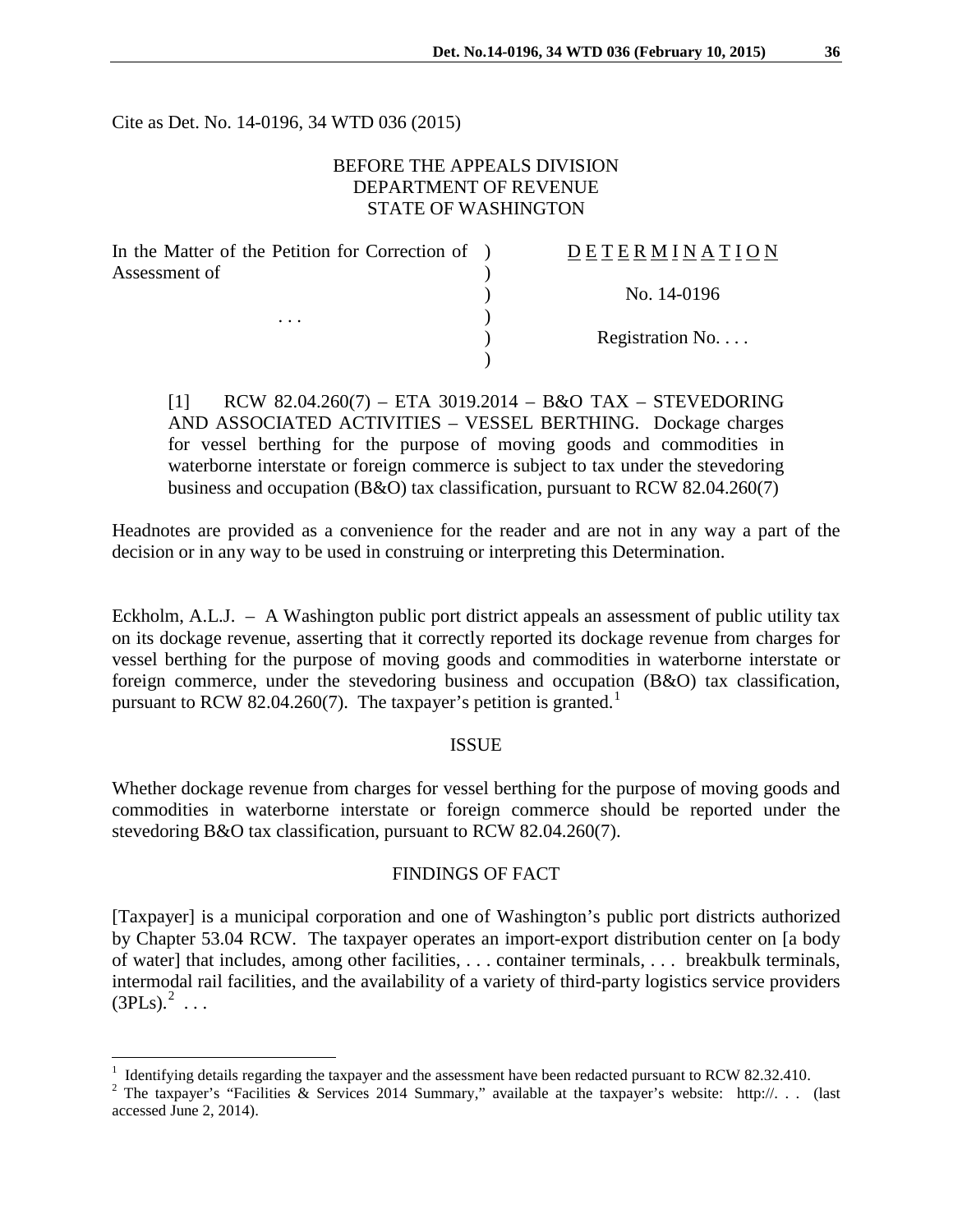The rates and charges, and the regulations applicable to services performed by the participating terminals, docks, and wharves at the port, are set forth in Terminals Tariff No. . . . (Tariff).<sup>[3](#page-1-0)</sup> The Tariff defines dockage as the "charges assessed against an ocean vessel for berthing at a wharf, pier, bulkhead structure, or bank, or for mooring to a vessel so berthed," and the charges are computed based on the length-overall of the vessel. $4$  Dockage charges are assessed when the vessel is made fast to the wharf or comes within a berth, and continue until the vessel vacates the berth.<sup>[5](#page-1-2)</sup> Berthed vessels not engaged in loading or unloading cargo may be required to move out of the berth, and vessels that arrive prior to scheduled load or discharge of cargo, that are permitted to berth subject to availability, will be assessed "Lay Berth Status" charges.<sup>[6](#page-1-3)</sup>

The Department of Revenue's (Department) Audit Division reviewed the taxpayer's records for the period January 1, 2007, through September 30, 2010, and as a result issued an assessment for taxes due.<sup>[7](#page-1-4)</sup> The taxpayer and the Audit Division reached agreement as to most of the amounts assessed but disagreed regarding the assessment resulting from the reclassification of the taxpayer's dockage revenue from the stevedoring B&O classification to public utility tax (PUT).<sup>[8](#page-1-5)</sup> The taxpayer appealed the PUT assessment.

The taxpayer submitted briefing in support of its assertion that vessel berthing services are encompassed within "stevedoring and associated activities pertinent to the conduct of goods and commodities in waterborne interstate or foreign commerce," as defined by RCW 82.04.260(7), and the dockage revenue for such services is taxable under the stevedoring B&O tax classification.<sup>[9](#page-1-6)</sup> The taxpayer describes the dockage revenue as:

The dockage tariff paid to [the taxpayer] by owners and operators of ships that are engaged in the transportation of goods and commodities in interstate and foreign commerce, and is paid in order to be able to load and/or unload their cargoes at a Port terminal site. By paying to dock at a terminal, ships are able to take advantage of dockside labor for loading and/or unloading of vessels, as well as obtain other transportation and incidental services, in an efficient and cost-effective manner.<sup>10</sup>

The taxpayer also indicated that dockage has been part of its tariff structure for decades, and that "at all times since the 1979 advent of the stevedoring classification, and including during the current audit period, [the taxpayer] has reported dockage revenues under the stevedoring

 $\overline{a}$ 

<span id="page-1-0"></span> $3$  Tariff No. . . . , effective November 1, 2003, is available at: http://www. . . . (last accessed June 6, 2014). Tariff No. . . . was in effect for the majority of the audit period, and was replaced by Tariff No. . . . on July 3, 2010. Provisions cited within this determination are the same in both tariff documents.<br> $4 \text{ Id.}$  Items . . . . . . .

<span id="page-1-1"></span>

<span id="page-1-4"></span>

<span id="page-1-3"></span><span id="page-1-2"></span><sup>&</sup>lt;sup>5</sup> *Id.*, Item . . . .<br>
<sup>6</sup> *Id.*, Items . . . - . . . . .<br>
<sup>7</sup> Document No. 201202150, issued August 15, 2012, includes assessment of public utility tax of \$. . . , a credit of stevedoring B&O tax of  $\$\dots$ , and interest of  $\$\dots$ , for a total amount of  $\$\dots$ .

<span id="page-1-5"></span><sup>&</sup>lt;sup>8</sup> The Audit Division approved the taxpayer's reporting of income from charges for the following activities under the stevedoring B&O tax classification: wharfage (the use of its wharf to load and unload cargo); loading and unloading of railcars, trucks, and containers; container movement; handling; transload; and service charges related to the movement of cargo. Audit No. 176964-001, Workpaper A.<br><sup>9</sup> The taxpayer's Memorandum In support of Correction of Assessment at pages 10-12.<br><sup>10</sup> *Id.* at pages 1-2.

<span id="page-1-7"></span><span id="page-1-6"></span>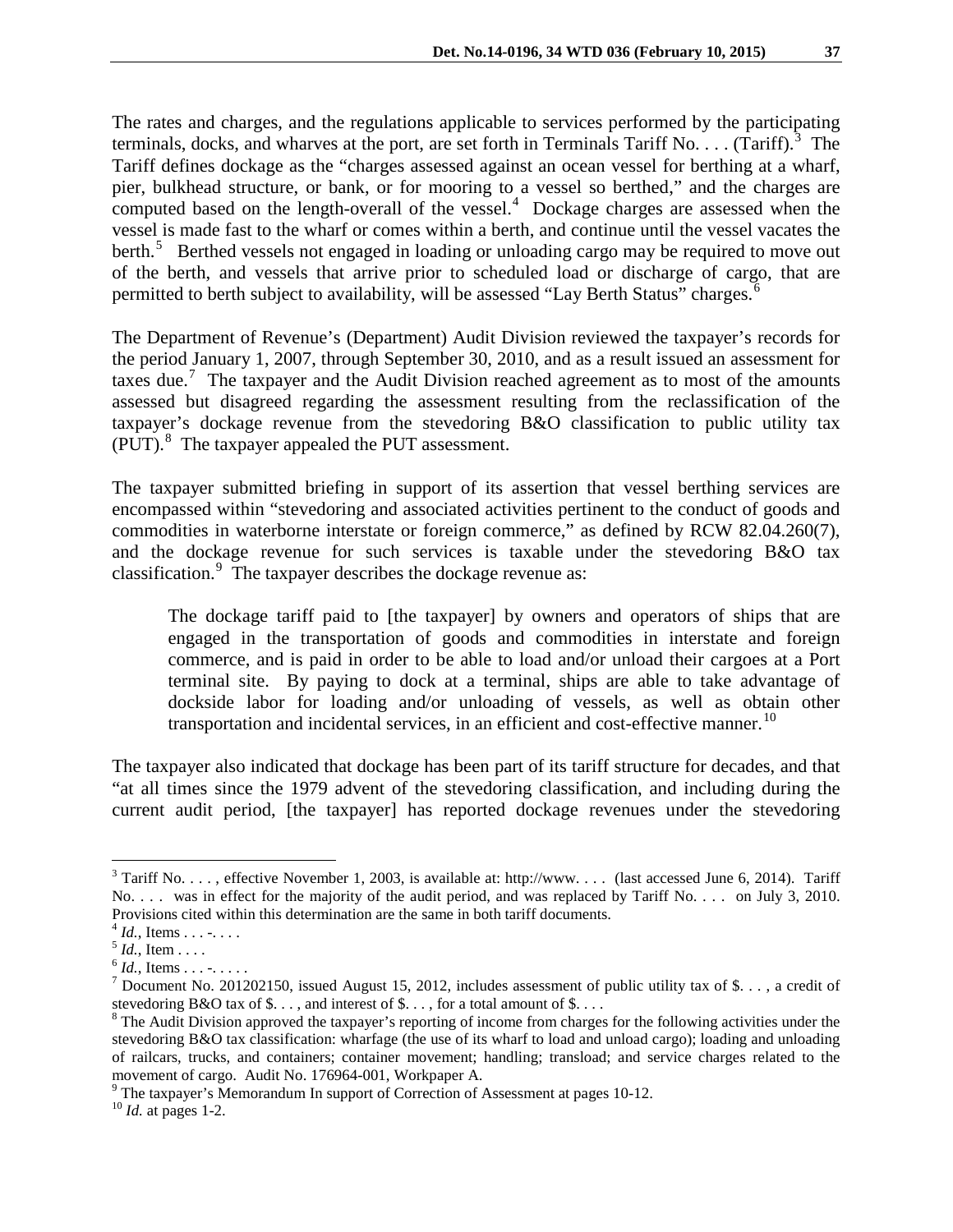classification and paid B&O taxes thereon at the stevedoring rate."<sup>[11](#page-2-0)</sup> The taxpayer indicated at the hearing that it operates one marine terminal and leases the other terminals to third-party operators. The taxpayer also indicated that as a terminal operator, it charges fees for the use of its facilities for waterborne commerce, and it contracts with union longshore labor forces to provide stevedoring services. $12$ 

Following the audit and the taxpayer's appeal, the Department issued Excise Tax Advisory 3019.2014 (ETA 3019), amending the ETA in effect at the time of the audit.<sup>[13](#page-2-2)</sup> The Audit Division did not have the benefit of ETA 3019 as amended, and relied on the prior version of the ETA in issuing the assessment. The amended ETA 3019 specifically addresses the issue in this appeal and is discussed below.

#### ANALYSIS

RCW 82.16.020 imposes PUT on the act or privilege of engaging within this state in specified businesses, among which is a "public service business," including "wharf" and "dock" businesses. RCW 82.16.010(7)(a); RCW 82.16.020(1)(f). In 1979 the Legislature created the stevedoring B&O tax classification, now codified in RCW 82.04.260(7), applicable to businesses engaged in specified activities and exempting the revenue from those activities from PUT. *See*  Laws of 1979, 1<sup>st</sup> Ex. Sess., ch. 196, § 2. The stevedoring B&O tax classification in RCW 82.04.260(7) applies to the business of "stevedoring and associated activities pertinent to the movement of goods and commodities in waterborne interstate or foreign commerce," which is specifically defined in the statute as:

. . . all activities of a labor, service or transportation nature *whereby cargo may be loaded or unloaded to or from vessels or barges*, passing over, onto or under a wharf, pier, or similar structure; cargo may be moved to a warehouse or similar holding or storage yard or area to await further movement in import or export or may move to a consolidation freight station and be stuffed, unstuffed, containerized, separated or otherwise segregated or aggregated for delivery or loaded on any mode of transportation for delivery to its consignee. . . .

(Emphasis added.)

The statute then goes on to delineate specific activities included in the definition:

Specific activities included in this definition are: *Wharfage*, handling, loading, unloading, moving of cargo to a convenient place of delivery to the consignee or a convenient place for further movement to export mode; documentation services in connection with the

 $11$  *Id.* at page 6.

<span id="page-2-2"></span><span id="page-2-1"></span><span id="page-2-0"></span><sup>12</sup> *See* Tariff, Items . . . ; "Facilities & Services 2014 Summary," fn 2, *supra*.<br><sup>13</sup> ETA 3019.2014 was issued April 29, 2014, and replaces ETA 3019.2009, issued February 2, 2009. ETA 3019.2009 was originally issued as Excise Tax Bulletin 140.16.179 (ETB 140) in 1966, prior to the enactment of the stevedoring B&O tax classification in RCW 82.04.260(7), and was renumbered to ETA 3019.2009 without substantial change. ETA 3019.2009 provides, in part, " 'Berthage' is tying up for a short time; 'moorage' is tying up for a longer period, such as during the winter season. . . . Gross income derived from charges for berthage and moorage [is] subject to public utility tax."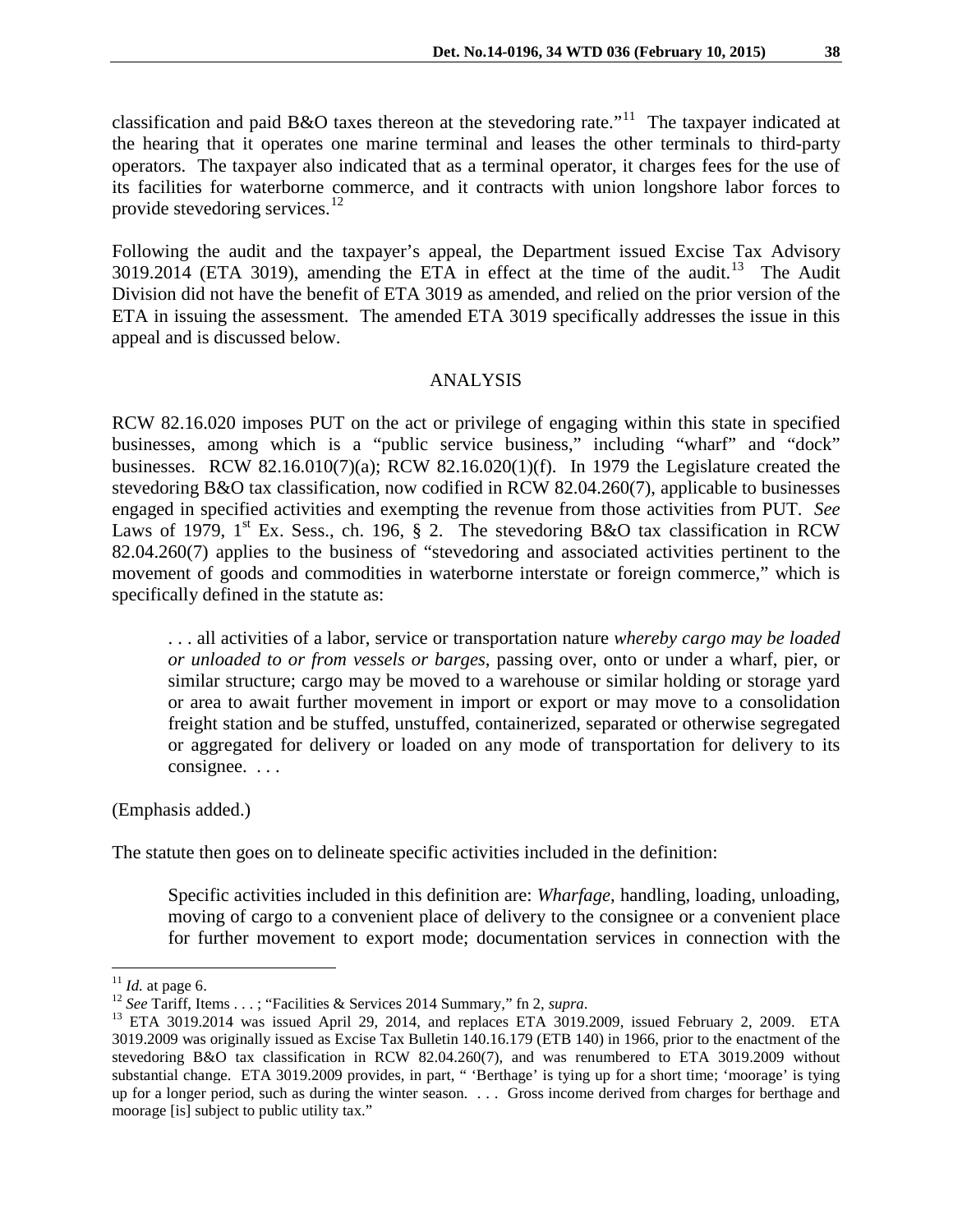receipt, delivery, checking, care, custody and control of cargo required in the transfer of cargo; imported automobile handling prior to delivery to consignee; terminal stevedoring and incidental vessel services, including but not limited to plugging and unplugging refrigerator service to containers, trailers, and other refrigerated cargo receptacles, and securing ship hatch covers.

RCW 82.04.260(7) (emphasis added).

ETA 3019 explains the application of RCW 82.04.260(7) to port charges for docking and berthing of ocean vessels, providing, in part:

Ports assess charges for ocean vessel accommodations for docking, berthing, and mooring. These charges are taxable under the Stevedoring Business & Occupation Tax classification when the vessel accommodation is provided for the purpose of conducting activities pertinent to the movement of goods and commodities in waterborne interstate or foreign commerce as provided in RCW 82.04.260. When ocean vessels are docked for other purposes, such as repair or lay berth, the income to the port is subject to the Public Utility Tax. RCW 82.16.010 and 82.16.020.

*\*\*\**

Though the activities of "docking" and "berthing" are not specifically included in RCW 82.04.260(7), the ETA correctly recognizes that vessel berthing is encompassed within "stevedoring and associated activities pertinent to the movement of goods and commodities in waterborne interstate or foreign commerce," as defined by the statute. This interpretation is consistent with the rules of statutory interpretation.

The goal when construing statutory language is to carry out the intent of the Legislature. *Seven Gables Corp. v. MGM/UA Entertainment Co.*, 106 Wn.2d 1, 6, 721 P.2d 1 (1986); *Yakima v. Fire Fighters*, 117 Wn.2d 655, 669-70, 818 P.2d 1076 (1991). To do so, we look first to the language of the statute, and unless a contrary intent is revealed, the meaning of a statute must be derived and determined from its language alone. *Spokane v. State*, 198 Wash. 682, 691, 89 P.2d 826 (1939); *St. Paul & Tacoma Lumber Co. v. State*, 40 Wn.2d 347, 350, 243 P.2d 474 (1952).

The statute provides that "stevedoring and associated activities pertinent to the movement of goods and commodities in waterborne interstate or foreign commerce are defined as all activities of a labor, service or transportation nature *whereby cargo may be loaded or unloaded to or from vessels or barges*, passing over, onto or under a wharf, pier, or similar structure; . . . " RCW 82.04.260(7) (emphasis added). The taxpayer's vessel berthing services are encompassed within such activities because berthing allows vessels the necessary access to the wharf or pier "whereby cargo may be loaded or unloaded to or from vessels."

In addition, vessel berthing services are actually encompassed within the "wharfage" activity specifically included in the statutory definition of "stevedoring and associated activities pertinent to the movement of goods and commodities in waterborne interstate or foreign commerce." RCW 82.04.260(7).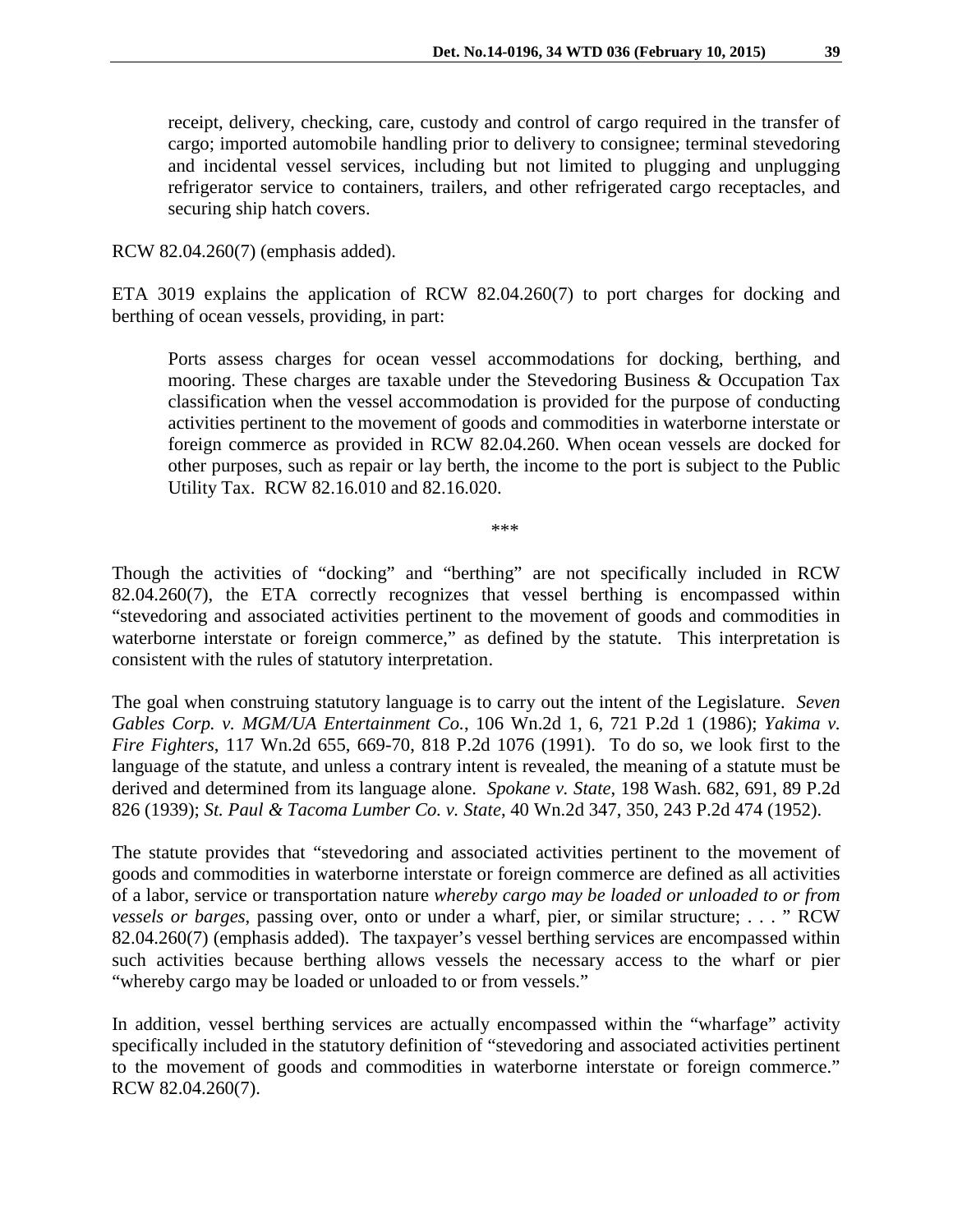"Wharfage" is not defined in the statute. When statutory terms are not defined in the statute, courts and the Department look to their "ordinary dictionary meaning." *Western Telepage, Inc. v. City of Tacoma*, 140 Wn.2d 599, 609, 998 P.2d 884 (2000); Det. No. 04-0147, 23 WTD 369, 374 (2004). Washington courts use *Webster's Third New International Dictionary* in the absence of other authority. *State v. Glas*, 106 Wn. App. 895, 905, 27 P.3d 216 (2001), *rev'd on other grounds*, 147 Wn.2d 410 (2002).

"Wharfage" is defined as:

 $\overline{a}$ 

(1)(a) the provision or the use of a wharf; (b) the handling or stowing of goods on a wharf; (2)(a) *the charge for the use of a wharf for freight handling or ship dockage*; (b) a charge assessed for handling incoming or outgoing cargo on a wharf; (3) *the wharf accommodations of a place*.

WEBSTER'S THIRD NEW INTERNATIONAL DICTIONARY 2599-2600 (1993) (emphasis added).

"Wharfage" includes ship dockage and wharf accommodations; therefore, vessel berthing services are encompassed within the definition of "stevedoring and associated activities pertinent to the movement of goods and commodities in waterborne interstate or foreign commerce" in RCW 82.04.260(7). $14$ 

This meaning of "wharfage" is in harmony with the balance of the statutory provision, RCW 82.04.260(7). When construing specific words it is necessary to "take into consideration the meaning naturally attaching to them from the context, and adopt the sense of the words which best harmonizes with the context." *State v. Jackson*, 137 Wn.2d 712, 729, 976 P.2d 1229 (1999). A broad range of activities that occur at a marine terminal are listed in the statute, including loading and unloading cargo, related documenting activities, terminal stevedoring services, and incidental vessel services. RCW 82.04.260(7). These types of activities may be performed by a range of providers, including marine terminal operators, stevedoring companies, or other thirdparty service providers, and it is not uncommon for the types of activities performed by the different providers to overlap.<sup>[15](#page-4-1)</sup> The berthing of a vessel, which is one of the first acts to occur prior to loading and unloading of cargo, is encompassed within this range.

A good description of how stevedoring and marine terminal activities may overlap, and the necessity of docking a vessel whereby loading or unloading cargo may proceed, is provided in a

<span id="page-4-0"></span><sup>&</sup>lt;sup>14</sup> The taxpayer charges dockage separately from wharfage and other facility or service charges. The Tariff provides that wharfage is a "charge assessed all cargo passing, or conveyed over, onto or under wharves, or between vessels (to or from barge, lighter or water), when berthed at a wharf, piling structure, pier, bulkhead structure, or bank, or when moored in slip adjacent to wharf. Wharfage is solely the charge for use of wharf, and does not include charges for any other service." Tariff, Item No. . . . . Whether the Tariff measures and assesses the charges for wharfage and dockage separately does not alter the ordinary dictionary meaning of the term "wharfage." As discussed above, the ordinary dictionary meaning of the term "wharfage" is in harmony with the balance of the statutory provision, RCW 82.04.260(7).

<span id="page-4-1"></span><sup>15</sup> *See* "Facilities & Services 2014 Summary," fn 2, *supra*; *All Marine Moorings v. ITP Corp. of Baltimore*, 1996 WL 264720, at \*1 (FMC), 27 SRR 539 (1996).